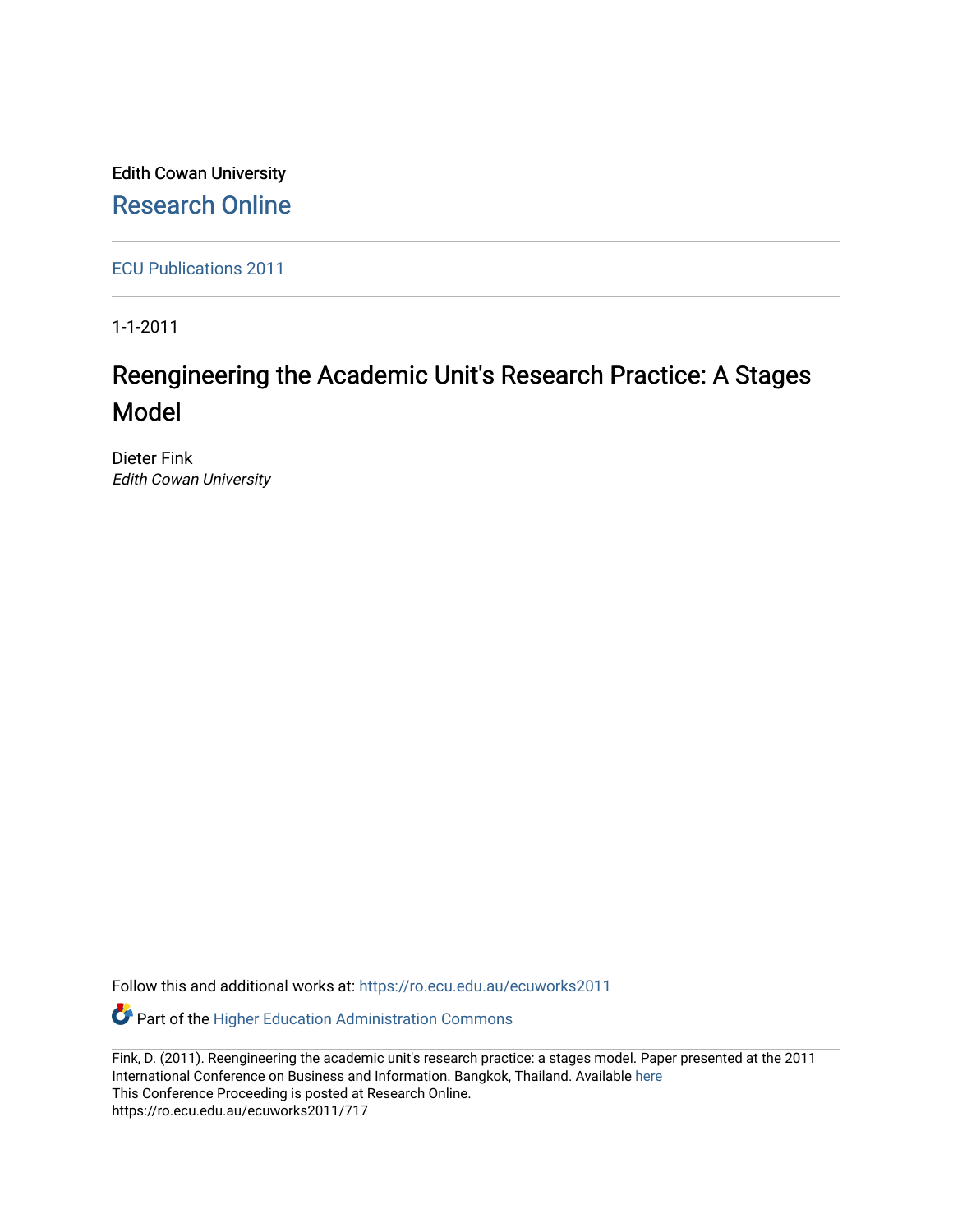# **REENGINEERING THE ACADEMIC UNIT'S RESEARCH PRACTICE: A STAGES MODEL**

*Dieter Fink, School of Management, Edith Cowan University, 270 Joondalup Drive, Joondalup, WA 6666, Australia d.fink@ecu.edu.au* 

#### **ABSTRACT**

The paper presents a stages model that guided the efforts of an academic unit at an Australian university to improve its research performance. Aiming to grow the research culture it used the re-engineering approach to bring about a transformation. There are four stages in the model used: establishing the current research presence, facilitating research interaction, increasing research transactions and achieving research transformation. Part of stage 1 was a survey to establish significant gaps between staff research expectations and perceptions. Progress for stages 1 and 2 were able to be managed within the academic unit but stage 3 was largely influenced by university processes. The final stage (stage 4) will only be reached in a year or two when the research expectations-perceptions survey should be repeated to measure the degree of change that has been achieved. The approach outlined in the paper should be of value to other academic units seeking to re-engineer their research efforts.

Keywords: Research Culture, Re-engineering Research, Academic Unit, Expectations-Perceptions Gap

#### **INTRODUCTION**

The author was given the position of Research Leader within the School of Management (SoM) at an Australian university in 2010 by the newly appointed Head of School (HoS). This was the first time the position had been created with the role defined as primarily one of co-ordinating the School's research efforts and to assist the HoS to develop, promote and deliver the School's research and higher degree strategy and objectives. Since it was a new position, with no previous guidelines to work from, the author decided to approach the task of research leader in a manner that reflected a research project.

First, a model was developed to guide the development of research within SoM. This was followed by implementing the model and testing its fitness for the purpose it was developed. Lastly, the model was reviewed based on the experiences gained. In summary, the objective of the research was to develop and test a stages model that would enable research within an academic unit to be re-engineered.

#### **UNDERLYING CONCEPTS**

As outlined above, the objectives of developing research within the SoM required that the existing research culture had to be enhanced and research itself be increased to a higher level. For this to occur, two concepts were investigated as outlined below.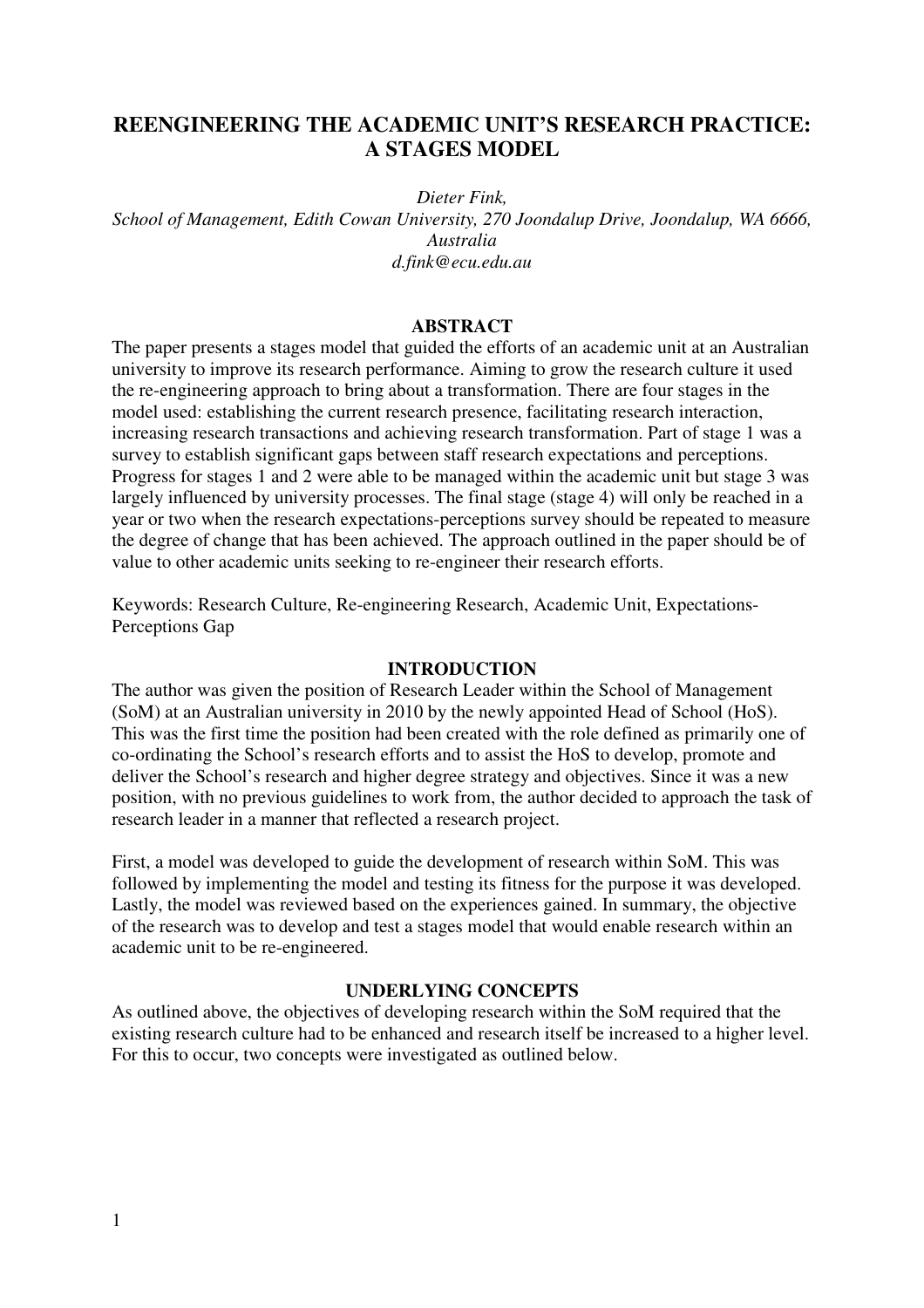### **Growing a Research Culture**

Cheetham (2007) recognised the research deficiencies in the Australian Higher Education (HE) sector and pointed to the emergence of New (post 1989) Universities, the commoditisation of HE in general, the rising number of students and resources not keeping up, and staff who have no research experience. His stated ambition was to examine how the research culture at Australian universities could be grown by focusing on the following:

- Making research a learned behaviour;
- Linking research culture to structure;
- Basing research around the behaviour of staff and students;
- Ensuring that it is in the context of today and not yesterday; and
- Expecting research to be continuously developed.

Cheetham (2007) acknowledges that a research culture "cannot be accomplished either quickly or easily; progress is bound to be almost as slow as the decline would be if we do nothing." (p. 5) He recommended a course of action that is "aimed at raising the level of dissemination, discussion, interaction and mutual support." (p. 6) "We will know when we have arrived when research culture is effectively invisible, when research is nothing special … we will be discussing it over coffee … it will be simply part of what we do as academics as intellectuals." (p. 7)

### **Re-engineering Research**

The concept of re-engineering emerged strongly in the 1990s mainly in connection with reengineering the processes of business through applying Information Technology (IT) to make business more effective and efficient (Davenport, 1992). The common theme for reengineering was change. Gover et al (1995) identified several approaches to managing change, including the well known Lewin's theory of change (unfreezing, change, refreezing), managing organisational development (e.g. behaviour modification) and managing resistance. Another approach is that of innovation process where change is managed in three phases: initiation, adoption and implementation (Pierce & Delbecq, 1977).

The innovation approach includes the following. For initiation: scanning of organisational problems and opportunities; for adoption: invest in resources necessary to accommodate the implementation effort, and for implementation: development, installation and maintenance activities. For this study, the innovation approach was adopted. Initially stock was taken of current practices to initiate the changes that were planned. Then, for adoption, emphasis was placed on increasing research interactions and transactions which was followed by implementation when research becomes the norm. The re-engineering of research was therefore accomplished by applying a stages model, one that provided a road map to assess the status of research as it evolved.

#### **RESEARCH MODEL**

In the research model designed for this study, the above two concept were applied to the research context of the SoM and then brought together in the model. This was achieved as follows. First, the high level university research priorities were used to develop detailed activities that could be carried out at the school level. The school in this sense is one of many academic units within the university that has teaching (not considered in this paper) and research responsibilities. Hence, university' research priorities should determine the research activities at the school level.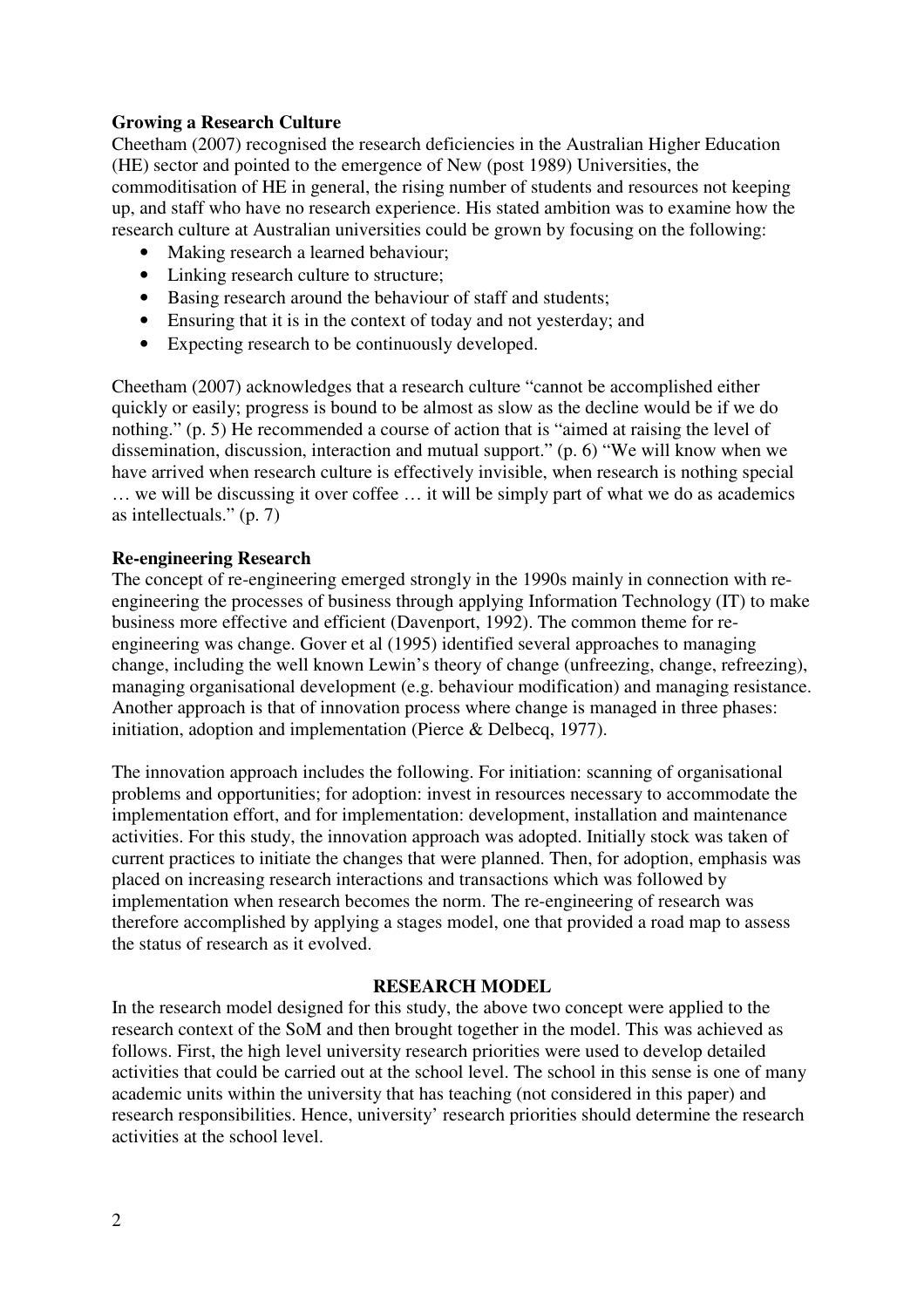Once activities had been developed they were grouped in what can be considered a life-cycle or stages organisation. An obvious start was to establish the current research presence within the SoM as the foundation from which to build research. This was followed by the stages to increase research interactions and then research transactions as outlined earlier. An example of the former is encouraging collaboration among researchers while for the latter research output, in the form of publications, were a measure of transactions. In the last phase transformation would have been evident in that substantial change in research attitudes and activities should be observable, i.e. research has become everyone's business.

The research model, showing the four stages, the research activities and university strategic priorities, is provided in Table 1.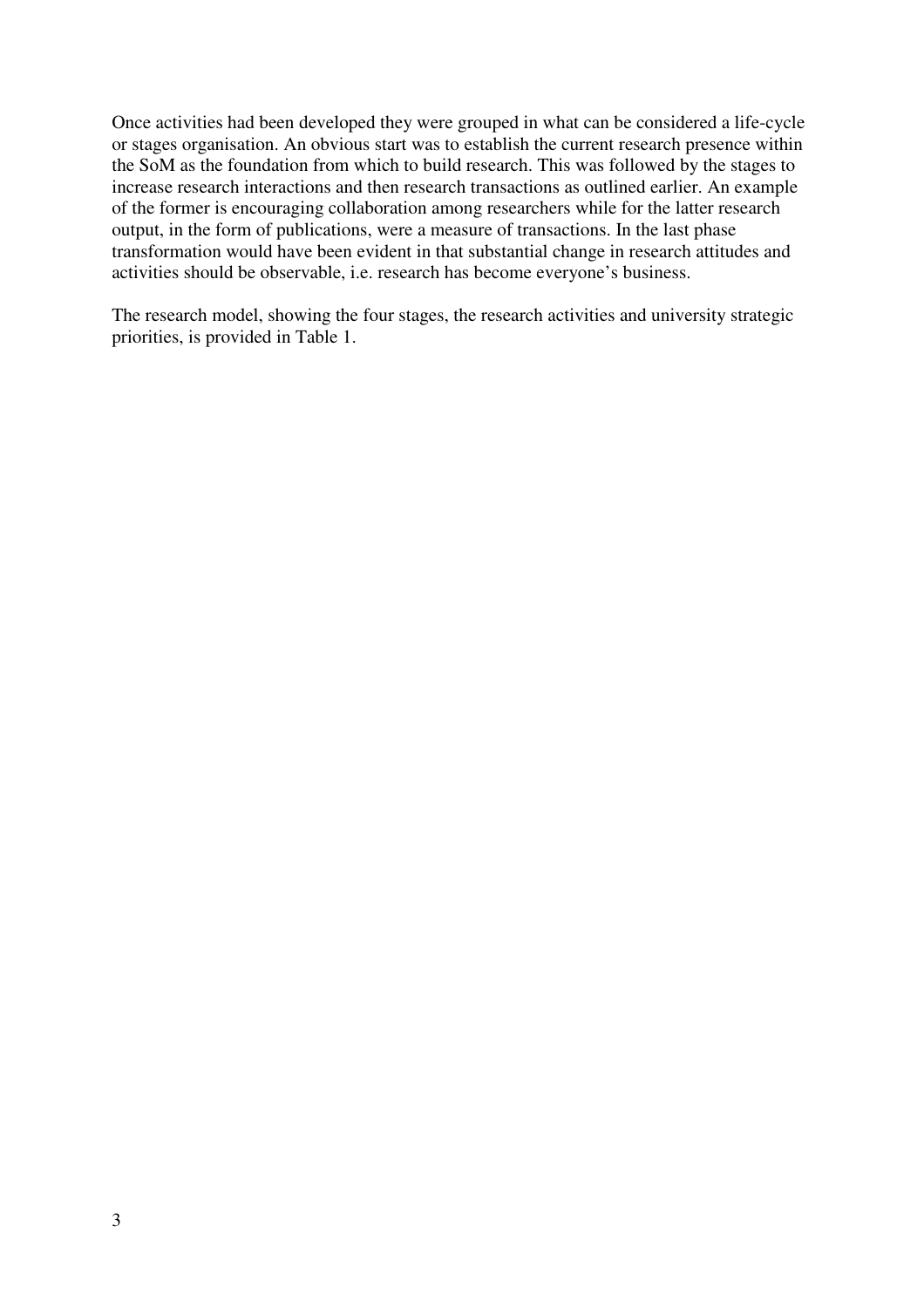| <b>Stage</b> | <b>Activity</b>                                                                     | University              |
|--------------|-------------------------------------------------------------------------------------|-------------------------|
|              |                                                                                     | <b>Strategic</b>        |
|              |                                                                                     | Priority                |
| Establish    | Determine staff research expectations and perceptions<br>$\bullet$                  | Build areas of          |
| current      | (questionnaire)                                                                     | research                |
| research     | Publish staff research profiles (on Delphi site)                                    | concentration,          |
| presence     | Publish staff research outcomes (on Delphi site)<br>$\bullet$                       | depth and               |
|              | Publish student research topics (on school website)<br>٠                            | sustainability          |
|              | Publish research in centres/clusters (on school website)<br>$\bullet$               |                         |
|              | Constitute School Research Committee (SRC)                                          |                         |
|              | Synthesise research focus of school (from above)<br>٠                               |                         |
| Facilitate   | Assign staff to a research centre and/or research cluster<br>$\bullet$              | Increase                |
| research     | Monitor research within centres and clusters (via regular<br>$\bullet$              | collaboration           |
| interaction  | feedback at school meetings and/or colloquiums)                                     | internally.             |
|              | Implement person-to-person mentoring<br>$\bullet$                                   | Stimulate               |
|              | Encourage staff attendance at research seminars and<br>$\bullet$                    | knowledge               |
|              | colloquiums and proposal presentations                                              | transfer                |
|              | Encourage collegiality with research students via<br>$\bullet$                      |                         |
|              | monthly coffee mornings, faculty research forums                                    |                         |
|              | Support networking at external seminars and conferences<br>$\bullet$                |                         |
| Increase     | Define expectations for refereed publications<br>$\bullet$                          | Increase                |
| research     | Support progress towards publications (via mentoring)<br>$\bullet$                  | collaboration           |
| transactions | Support grant applications, preferably via external<br>$\bullet$<br>collaboration   | externally              |
|              | Improve quality of research students (via risk assessment,<br>$\bullet$             |                         |
|              | determining conditions)                                                             |                         |
|              | Monitor quality of supervision via Thesis Supervisory                               |                         |
|              | Register                                                                            |                         |
|              | Determine publications expectations for research students                           |                         |
|              | (e.g. co-authored with supervisor)                                                  |                         |
| Achieve      | Narrow gap between staff research expectations and<br>$\bullet$                     | Strengthen              |
| research     | perceptions (repeat of questionnaire)                                               | research                |
| transformat  | Staff and student research output increased<br>$\bullet$                            | culture,                |
| ion          | Research performance benchmarked against other similar<br>$\bullet$<br>universities | training and<br>support |
|              | Workload model provides time to do research                                         |                         |
|              | Staff actively engage with research (as shown by                                    |                         |
|              | attendance at seminars, etc)                                                        |                         |

**Table 1: Stages of Research Re-Engineering** 

In stage 1 (referred to earlier as the initiation stage) the university's priority to build research provided the reason why SoM staff were surveyed to establish the research expectationperceptions gap (see discussion below). Furthermore, an intra-school website was to be implemented in which staff research, either as individuals or in teams, could be recorded. In addition a School Research Committee (SRC) was to be formed to develop the school research focus.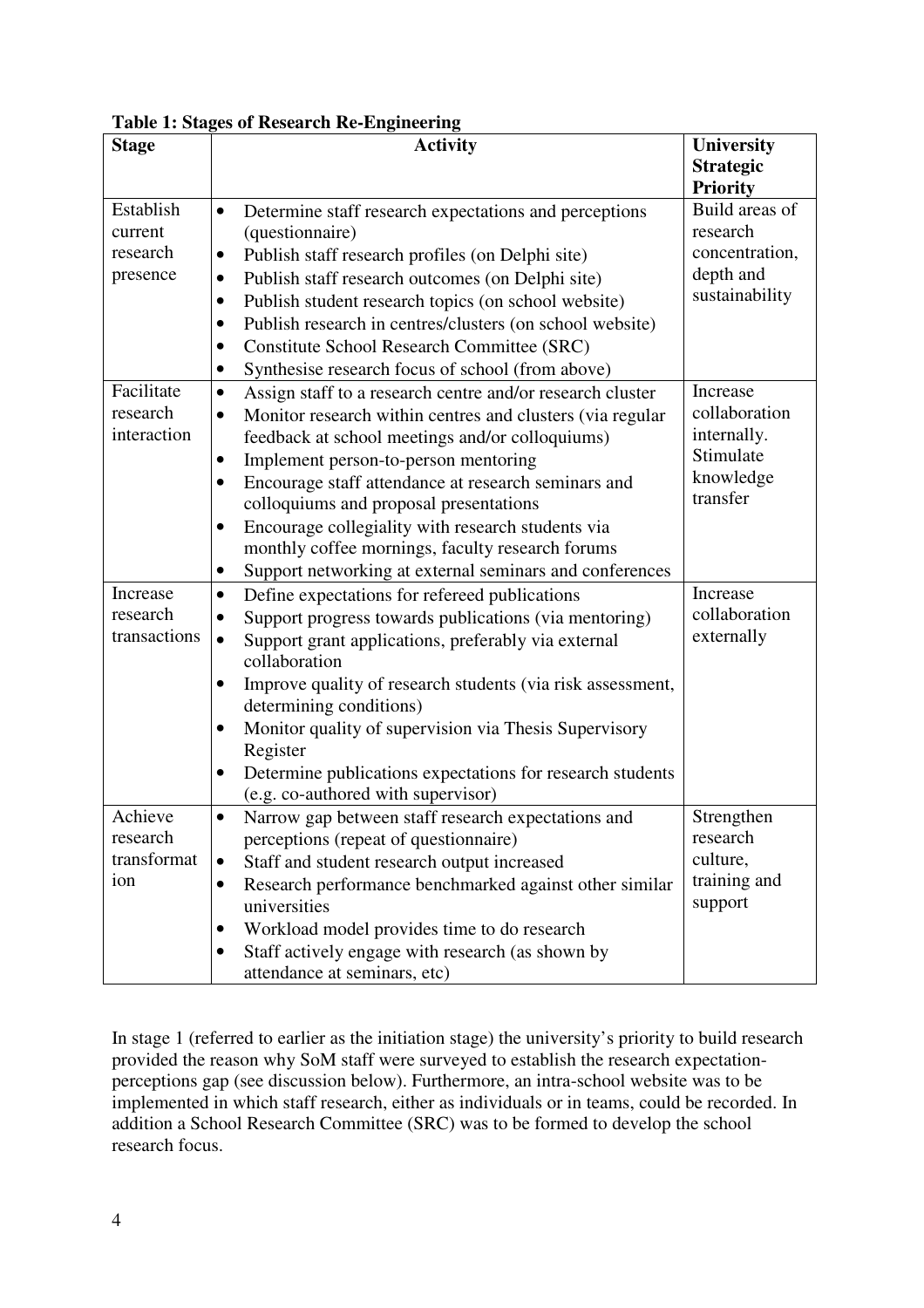For stage 2 (the adoption stage), the university objective was to increase internal collaboration and knowledge transfer. For the school this meant that staff would be encouraged to collaborate through joining research clusters and/or centres, implementing a mentoring scheme for the benefit of novice researchers, getting together in research forums such as colloquiums, and engaging with research thesis students who should be regarded as valuable research assets.

In stage 3 (also part of the adoption stage) emphasises would be on external collaboration which was seen as submitting research papers to refereed journal and conferences and applying for competitive external grants. An important aspect is attracting high quality research students since they can add substantially to the research quantum produced by the school. New activities would include a thorough assessment of research student applicants, effective thesis progress management by supervisors and joint publications with students.

The final stage (the implementation stage) was perceived as achieving transformation in the way research was conducted. The university refers to this as research culture, training and support. A useful description is that research has become every academic's business and the research culture is well established. The measure for this would be a repeat of the expectations-perceptions survey to ensure that the gap between expectations and perceptions had been substantially narrowed. Other measures include a larger quantity of research output in the form of publications, benchmarking research against similar types of universities, and greater recognition of research within the academics' workload model of the university.

#### **STUDY APPROACH**

To achieve the research objective of developing a stages model and then observing the success or otherwise of its implementation, an ethnographic approach was used that is qualitative and in context. As the approach implies, the researcher is an active participant in the program which enables him/her to have studied the program over a period of time. Ethnographic research is essentially phenomenological in nature and the researcher constructs a meaning in terms of the situation being studied. Hence, it falls within descriptive/interpretive research paradigm and 'law-like' generalisations cannot be derived (Remenyi et al, 1998). Nevertheless, the conclusions drawn in this paper should be of interest and value to other academic units that are contemplating developing research to a more advanced level.

More specifically, the approach used was action research. As commented by Remenyi (1998) action research has proved particularly useful in the area of managing change because the researcher is involved in a 'real manner' in an organisational situation. He or she becomes "actively involved in the situation or phenomenon being studied" (p. 49) and, thereby, is able to collect real data in a live situation. Remenyi identified the requirements for action research as follows:

- It is participative and specific;
- It relies on the co-operation of staff involved in the research domain;
- It is self-evaluative:
- The researcher has to be aware of the impact his or her presence has on the situation;
- Quantitative or qualitative research methods can be applied to analysis the evidence collected; and
- It is phenomenological in nature and not replicable.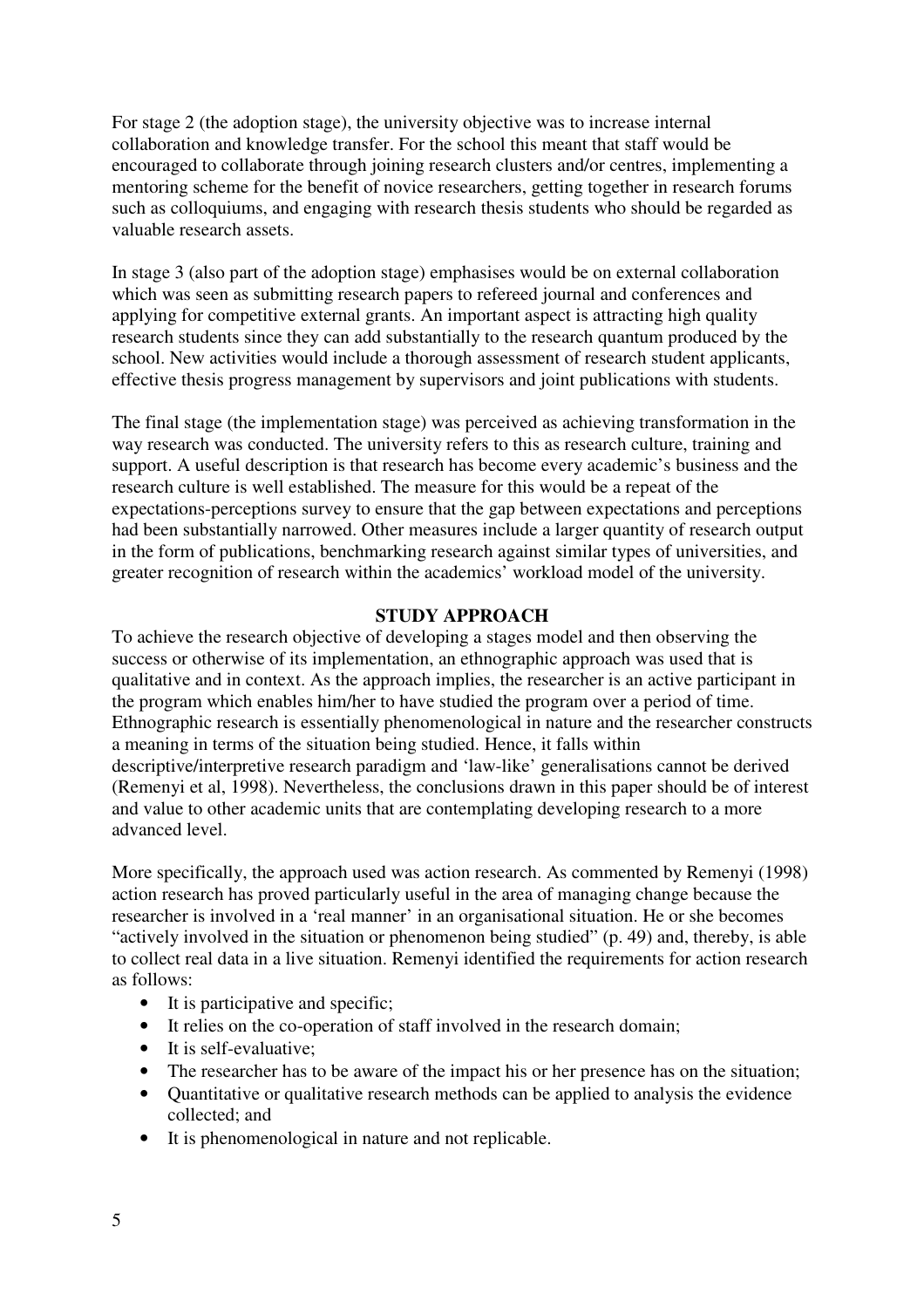As a first step, the author conducted research aimed at establishing the gap between what academic staff in the SoM expected from approaches to research and what they perceived were the current approaches. Findings would enable school management to narrow the gap between research expectations and perceptions so that research practice could be made more effective, leading to increased research quality and outcomes.

The approach to measuring the gap between expectations and perceptions has been a long established practice and its first use was via the SERVQUAL instrument developed by marketing professionals (Parasuraman et al, 1988). As the name implies, the original approach was to measure service quality dimensions but over time the approach was adopted by other disciplines, such as Information Systems (for example, Pitt et al, 1995).

Criticism of the gap scoring process emerged on a number of grounds very early on (see Van Dyke et al., 1997). Essentially the criticism was that the approach is too simplistic to measure complex cognitive evaluation approaches when separately measuring expected and perceived quality. Furthermore, the perception of current practice (e.g. service quality) already entails an expected practice (e.g. Brown et al., 1993; Cronin and Taylor, 1992, 1994). In addition, expectation measures suffer from multiple interpretations such as the prediction that practice will occur or should occur.

Despite these weaknesses, a staff survey was conducted to establish the gap between expectations and perceptions for school research. There were six research constructs, supported by research variables, as follows: school research profile, school research activity, staff research, theses supervision, theses progress, and theses completions. As reflected in the names of the research constructs, the focus was on gaining insights into raising the school's research profile and activity, increasing staff research, developing effective processes for theses supervision, progress and completions.

#### **DEVELOPMENTS AND DISCUSSION**

Developments during 2010 in each of the 4 stages are discussed below.

## **Establish current research presence**

The activities during the above stage of research re-engineering involved determining staff research expectations and perceptions and publishing current staff research profiles, staff research outcomes, student research topics and the profiles of research centres and clusters as well as constituting the School Research Committee (SRC). It was hoped that this would lead to a synthesis of the research focus for SoM.

The major activity was determining staff research expectations and perceptions via a survey. Its research constructs and variables are shown in Appendix 1. Thirty questionnaires were distributed and 21 completed ones were returned (70% response rate). High reliability was found for the research constructs (Cronbach's Alpha above .80) but the test of normality (Shapiro-Wilk statistic since sample < 100) indicated lack of normal distribution. Hence, non-parametric tests were applied of which the nonparametric T-test (at  $p < .05$ ) indicated statistically significant gaps existed between expectations and perceptions for research except with what is expected and what is currently taking place in respect of research seminars (participating and attending) and encouraging research students to publish. A summary of outcomes is provided in Table 2.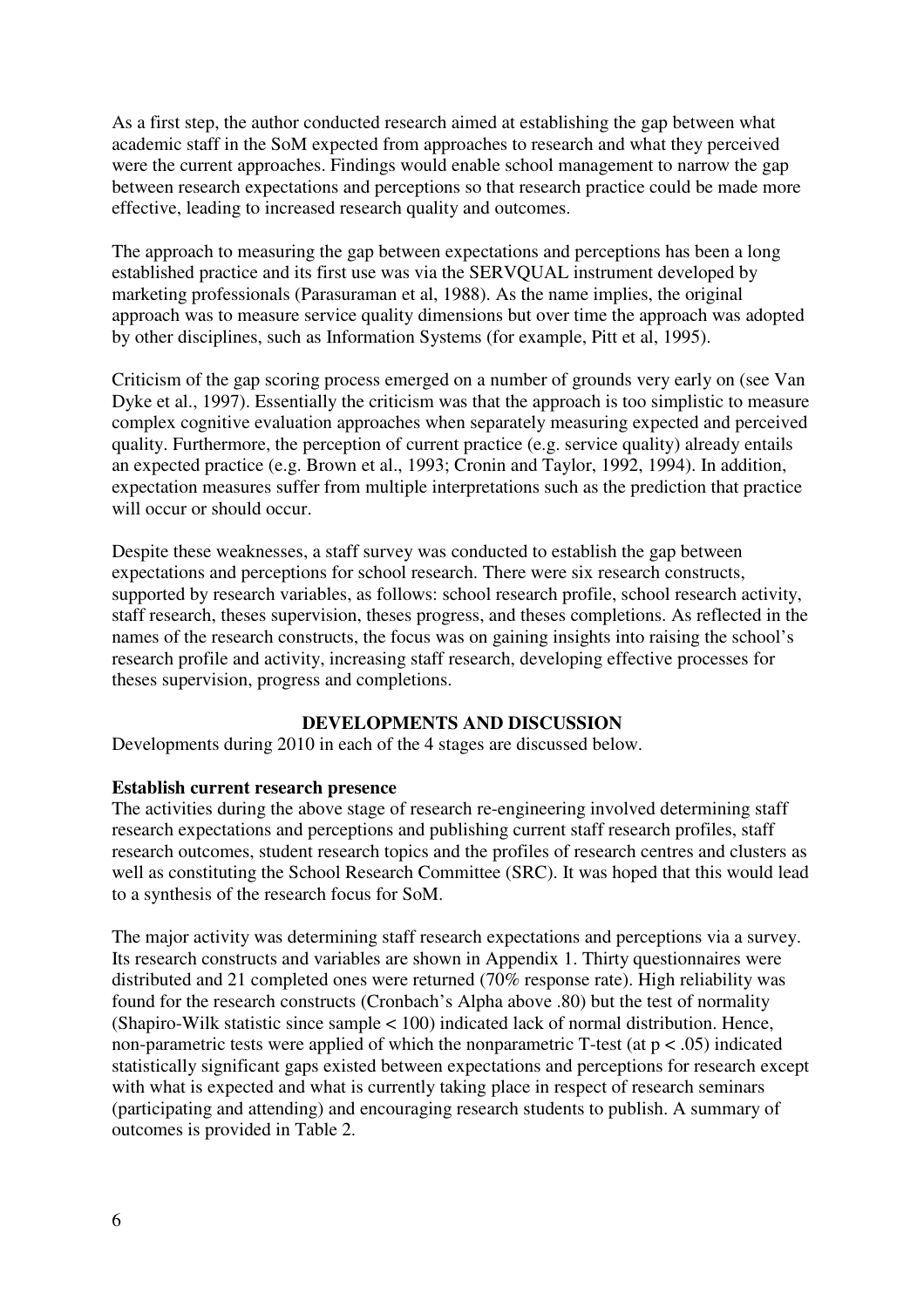| The highest expectations                                        | The lowest perceptions                                |  |  |  |  |  |  |
|-----------------------------------------------------------------|-------------------------------------------------------|--|--|--|--|--|--|
| (above 6 on scale of $1 - 10$ )                                 | (below 3 on scale of $1 - 10$ )                       |  |  |  |  |  |  |
| Effective thesis supervision is ensured                         | SoM research activity is increased through            |  |  |  |  |  |  |
| through                                                         |                                                       |  |  |  |  |  |  |
| Supervisor being qualified to supervise                         | Recognising current research in the workload<br>model |  |  |  |  |  |  |
| Gaining initial experience as co-supervisor                     | Working towards a balanced teaching-                  |  |  |  |  |  |  |
|                                                                 | research workload                                     |  |  |  |  |  |  |
|                                                                 | Developing a committee to guide research              |  |  |  |  |  |  |
| The integrity of managing thesis progress is<br>ensured through |                                                       |  |  |  |  |  |  |
| Conducting the initial interview with the                       | SoM ensures successful theses completions             |  |  |  |  |  |  |
| student                                                         | through                                               |  |  |  |  |  |  |
|                                                                 | Forming a committee to oversee theses<br>completions  |  |  |  |  |  |  |
| SoM research profile is raised through                          | The committee assessing applications                  |  |  |  |  |  |  |
| Presenting at quality conferences                               | The committee allocating supervisors                  |  |  |  |  |  |  |
| Publishing in high calibre journals                             | The committee approving reviewers and<br>examiners    |  |  |  |  |  |  |
|                                                                 | The committee reviewing supervision records           |  |  |  |  |  |  |
| SoM research activity is increased through                      | Scheduling dates for proposal presentations           |  |  |  |  |  |  |
| Recognising current research in the workload<br>model           | Ensuring effective proposal presentations             |  |  |  |  |  |  |
| Working towards a balanced teaching-<br>research workload       | Maintaining a supervisor register                     |  |  |  |  |  |  |
| Providing school research support                               | Maintaining a research student register               |  |  |  |  |  |  |
|                                                                 | Arranging student research progress                   |  |  |  |  |  |  |
|                                                                 | presentations                                         |  |  |  |  |  |  |

**Table 2: Important Findings from Expectations-Perceptions Survey** 

According to the findings, priority was required to

- Recognising current research in the workload model and working towards a balanced teaching-research workload. Both attracted high expectations and low perceptions.
- Improving thesis supervision, viz. supervisor qualification, experience and conduct.
- Making transparent the way the SoM manages successful thesis completions through a system of committees, schedules, presentations, registers and reviews.
- Recognising staff performance when publishing papers at high quality conferences and in high calibre journals.

A high workload detracts from being an effective researcher. Expectations for academics to perform in a range of activities have substantially increased in recent years. Typically, in Australian universities, academics are expected to research, teach, engage with the community and accept administrative responsibilities (Gururajan & Fink, 2010). However, the design of the workload model is outside the authority of the individual academic unit and not much was able to be done to provide more time for research. The SoM, however, was able to improve the processes of its PhD applications and making them transparent through flowcharts circulated to staff and constituting a panel that considered all applications. This panel reported to a newly formed School Research Committee consisting of the HoS, professors and an elected staff member.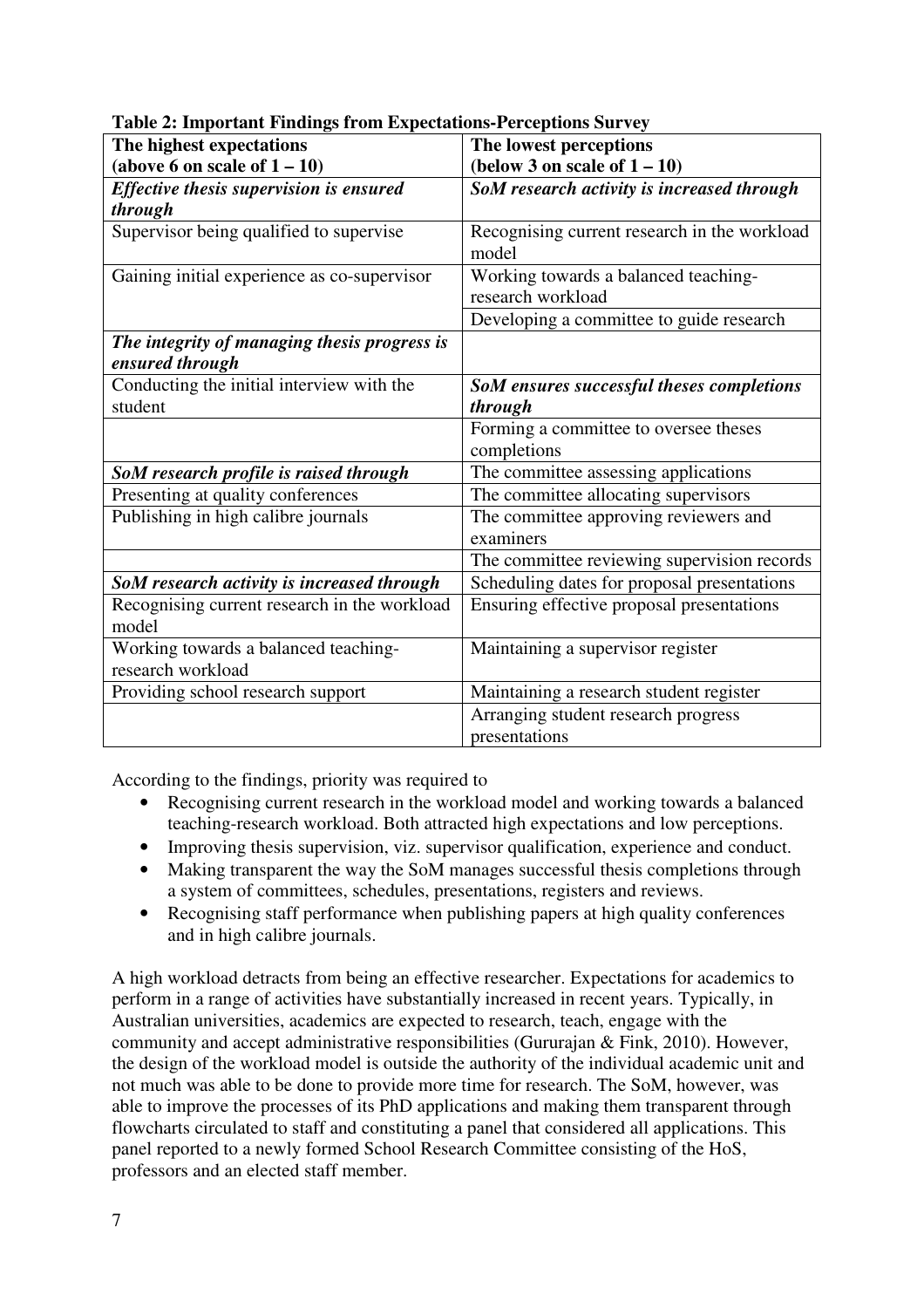The current research profiles of staff, students and research centres was quickly published on two websites. One being on the intranet that served to collect information and the other on the university's website that provided the information to the public. However, at the time of writing this paper, a research vision that could provide future direction for research, had not yet been synthesised from the above information.

#### **Facilitate research interaction**

The main purpose of stage 2 was to increase communications and activities between researchers within the SoM. The intention was to assign staff to an existing or emerging research centre and/or research cluster, implement person-to-person mentoring, encourage staff attendance at research seminars and colloquiums and proposal presentations, and increase collegiality with research students and networking at external seminars and conferences.

These objectives were largely achieved through the formation of research clusters that brought together staff with similar research interests, typically around their discipline. They provided additional research activities to the existing more formal research centres. Furthermore, an active programme of monthly research colloquiums was implemented, attended by both staff and students, as well as monthly coffee mornings at which staff and research students mixed in an informal manner. Funding was made available, again for staff and research students, to present papers on their research at national and international conferences.

#### **Increase research transactions**

The aim of the third stage was not only to increase research output but also its quality. An important incentives was the emergence of an Australian government programme that assessed every university in terms of its research excellence, referred to as ERA (Excellence in Research Australia). The university responded by increasing its research management activities by forming the Office of Research (OR), by for example defining its expectations for refereed publications and supporting competitive grant applications. In addition, the Graduate Research School (GRS) determined entry criteria for new research students (through risk assessment) as well as supervisor effectiveness through training and a supervisor register.

As noted above, the efforts to increase research transactions (quantity and quality), originated mostly outside the SoM, namely the OR and the GRS. The school's role was to encourage staff to publish in ERA recognised publications (which were given rankings), work with the research office when developing and submitting competitive grant applications, ensure that its supervisors were eligible to be placed on the supervisor register, and take into account the risk assessment for higher degree research applicants.

#### **Achieve research transformation**

The final stage has not yet been reached because it would require a repeat of the staff research expectations-perceptions survey. Only when the gap has been significantly reduced could it be claimed that transformation has occurred. Further evidence of transformation could be collected by benchmarking research performance against research in similar universities. It could also be expected that staff and student research would have increased, both in quantity and quality, as measured by ERA rankings. Once this has been achieved it could be claimed that research has become every SoM member's business.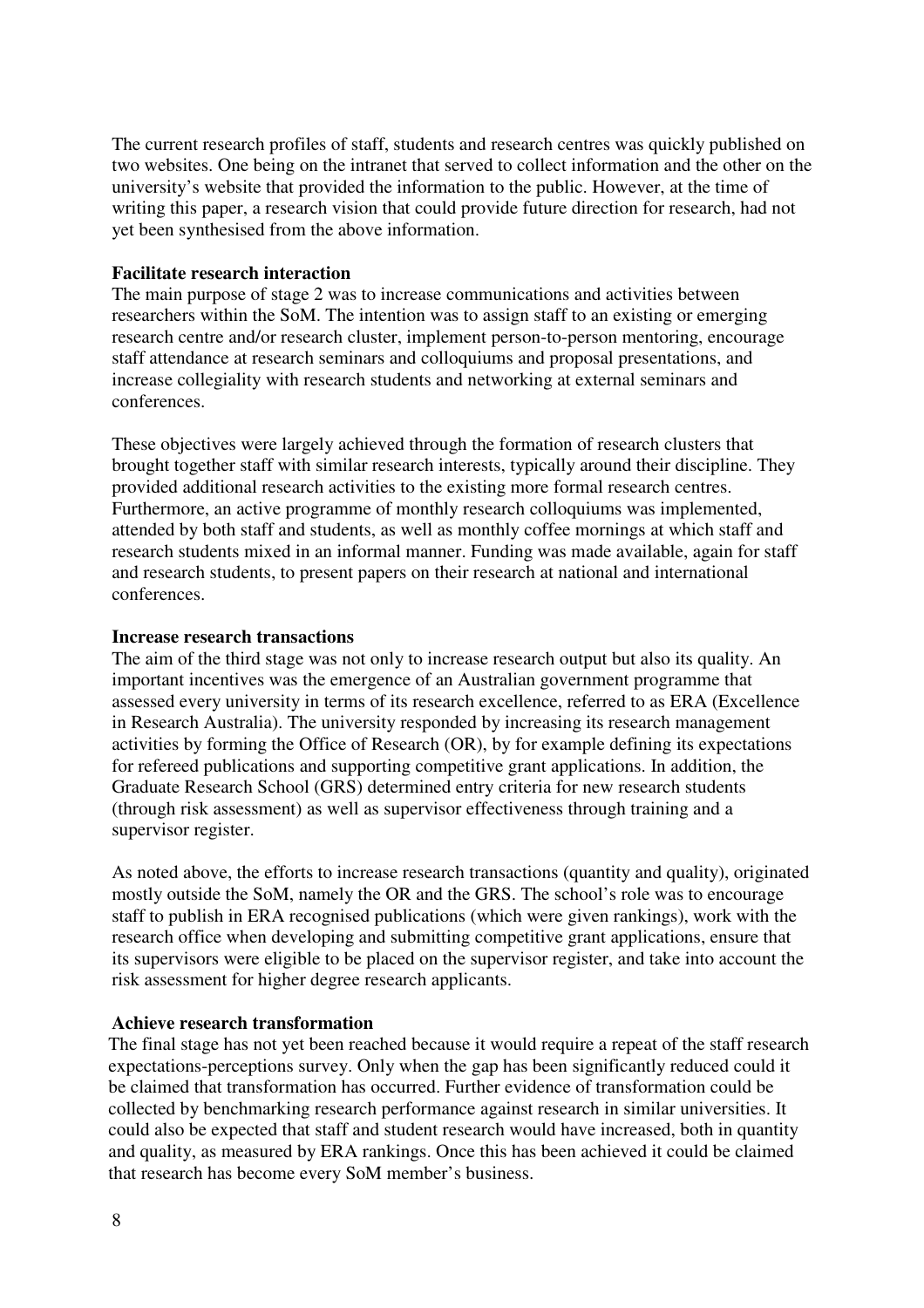#### **CONCLUSIONS**

The researcher was an active contributor to re-engineering research but his influence was mostly in stages 1 and 2. Establishing the expectations-perceptions gap provided a sound foundation from which improvements could be made and also increased transparency for staff of the changes that occurred. For stage 3, the role of other actors in the university, i.e. the research office and graduate research school, came into play and the school played a supporting role. This confirmed that high level strategies regarding teaching and research are usually developed top down according to Clegg & Smith (2010) who conducted an extensive review of institutional learning and teaching strategy practices. As indicated, stage 4 has not been completed since the outcomes of the re-engineering efforts are only emerging and it may take a year or two before changes can be measured.

The action research approach itself was effective since no overt resistance from staff was encountered as seen from the good response rate achieved with the expectations-perceptions survey. The paper also demonstrates how the criteria of action research can be applied, namely the study was participative and specific to research in the SoM, relied on the cooperation of staff involved in the research domain, was self-evaluative as outlined in the paper, the researcher had to be aware of the impact his or her presence on the situation (i.e. his role as research leader), applied quantitative and qualitative research methods to analysis the evidence collected, and was phenomenological in nature. Even though it is stated that the approach is not replicable, some guidelines should be apparent in this paper for other academic units seeking to re-engineer their research efforts.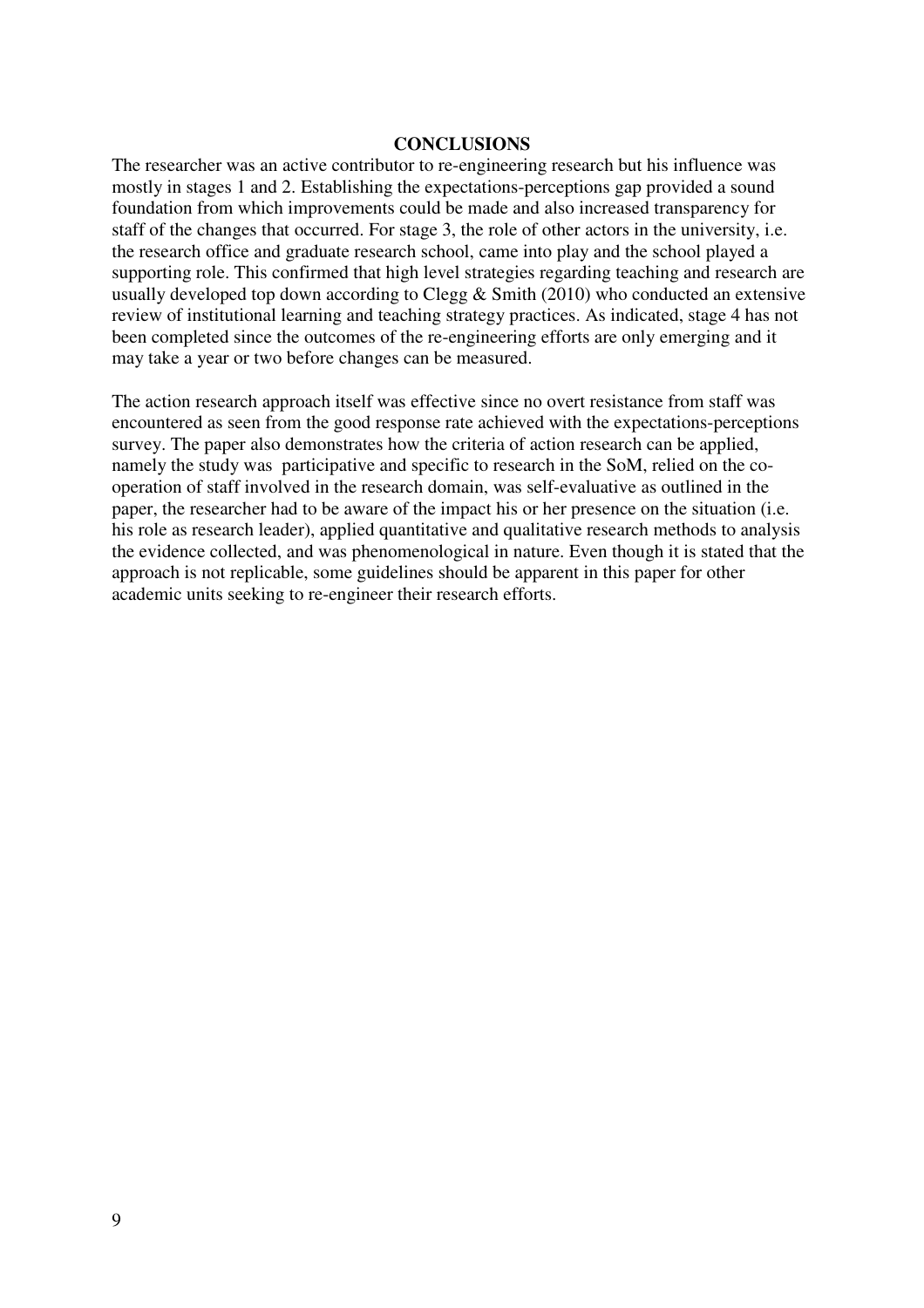|                                                              | Strongly<br>disagree |                |                |                          |                 | Strongly<br>agree |                  |  |  |
|--------------------------------------------------------------|----------------------|----------------|----------------|--------------------------|-----------------|-------------------|------------------|--|--|
| Staff research is encouraged through                         |                      |                |                |                          |                 |                   |                  |  |  |
| Mentoring by senior staff                                    | $\mathbf{1}$         | $\overline{2}$ | 3              | $\overline{4}$           | 5               | 6                 | $\overline{7}$   |  |  |
| Junior staff accepting mentoring                             | 1                    | $\overline{2}$ | 3              | $\overline{4}$           | 5               | 6                 | 7                |  |  |
| Staff collaborating in research                              | $\mathbf{1}$         | $\overline{2}$ | $\mathfrak{Z}$ | $\overline{4}$           | 5               | 6                 | $\overline{7}$   |  |  |
| Staff collaborating in grant applications                    | 1                    | $\overline{2}$ | 3              | $\overline{4}$           | 5               | 6                 | 7                |  |  |
| Participating in research seminars                           | $\mathbf{1}$         | $\overline{2}$ | $\mathfrak{Z}$ | $\overline{4}$           | 5               | 6                 | $\overline{7}$   |  |  |
| Attending research seminars                                  | 1                    | $\overline{2}$ | 3              | $\overline{4}$           | 5               | 6                 | 7                |  |  |
| Qualifying as thesis supervisor                              | 1                    | $\overline{2}$ | 3              | $\overline{4}$           | 5               | 6                 | 7                |  |  |
| Acting as thesis supervisor                                  | $\mathbf{1}$         | $\overline{2}$ | 3              | 4                        | 5               | 6                 | 7                |  |  |
| Effective thesis supervision is ensured through              |                      |                |                |                          |                 |                   |                  |  |  |
| Supervisor being qualified to supervise                      | $\mathbf{1}$         | $\overline{2}$ | 3              | $\overline{4}$           | 5               | 6                 | $\overline{7}$   |  |  |
| Supervisors attending refresher training                     | 1                    | $\overline{2}$ | 3              | 4                        | 5               | 6                 | 7                |  |  |
| Gaining initial experience as co-supervisor                  | $\mathbf{1}$         | $\overline{2}$ | $\mathfrak{Z}$ | $\overline{4}$           | 5               | 6                 | $\overline{7}$   |  |  |
| Being qualified to review a thesis proposal                  | 1                    | $\overline{2}$ | 3              | $\overline{4}$           | 5               | 6                 | 7                |  |  |
| Using experienced proposal reviewers                         | 1                    | $\overline{2}$ | 3              | $\overline{4}$           | 5               | 6                 | 7                |  |  |
| Using experienced thesis examiners                           | 1                    | $\overline{2}$ | 3              | $\overline{4}$           | 5               | 6                 | $\tau$           |  |  |
| The integrity of managing thesis progress is ensured through |                      |                |                |                          |                 |                   |                  |  |  |
| Conducting the initial interview with the student            | $\mathbf{1}$         | $\overline{2}$ | 3              | $\overline{4}$           | 5               | 6                 | $\overline{7}$   |  |  |
| Completing a student research skill inventory                | 1                    | $\overline{2}$ | 3              | $\overline{4}$           | 5               | 6                 | 7                |  |  |
| Completing the expectations questionnaire with the student   | 1                    | $\overline{2}$ | $\mathfrak{Z}$ | $\overline{4}$           | 5               | 6                 | $\overline{7}$   |  |  |
| Directing the student to academic support resources          | 1                    | $\overline{2}$ | 3              | 4                        | 5               | 6                 | 7                |  |  |
| Keeping a log of meetings and decisions                      | $\mathbf{1}$         | $\overline{2}$ | 3              | $\overline{4}$           | 5               | 6                 | $\overline{7}$   |  |  |
| Supporting progress assessment with reasons                  | 1                    | $\overline{2}$ | 3              | $\overline{4}$           | 5               | 6                 | 7                |  |  |
| Encouraging the student to publish along the way             | $\mathbf{1}$         | $\overline{2}$ | 3              | $\overline{4}$           | 5               | 6                 | $\overline{7}$   |  |  |
| SoM research profile is raised through                       |                      |                |                |                          |                 |                   |                  |  |  |
| Including research in the school vision statement            | $\mathbf{1}$         | $\overline{2}$ | 3              | $\overline{4}$           | $\mathfrak{S}$  | 6                 | $\overline{7}$   |  |  |
| Publicising staff research                                   | $\mathbf{1}$         | $\overline{2}$ | 3              | $\overline{4}$           | 5               | 6                 | 7                |  |  |
| Publicising student research                                 | $\mathbf{1}$         | $\overline{2}$ | $\mathfrak{Z}$ | $\overline{4}$           | 5               | 6                 | $\boldsymbol{7}$ |  |  |
| Publicising student theses topics                            | $\mathbf{1}$         | $\overline{2}$ | 3              | $\overline{4}$           | 5               | 6                 | 7                |  |  |
| Presenting at quality conferences                            |                      | $\overline{2}$ | 3              | $\overline{4}$           | $\mathfrak{S}$  | 6                 | $\overline{7}$   |  |  |
| Publishing in high calibre journals                          | $\mathbf{1}$         | $\overline{2}$ | 3              | $\overline{4}$           | 5               | 6                 | 7                |  |  |
| Having a visitor programme                                   | 1                    | $\overline{2}$ | $\mathfrak{Z}$ | $\overline{4}$           | $5\overline{)}$ | 6                 | $\overline{7}$   |  |  |
| Publicising seminar presentations                            | $\mathbf{1}$         | $\overline{2}$ | 3              | $\overline{\mathcal{L}}$ | 5               | 6                 | $\tau$           |  |  |

| <b>APPENDIX: EXPECTATIONS-PERCEPTIONS CONSTRUCTS AND VARIABLES</b> |  |
|--------------------------------------------------------------------|--|
|--------------------------------------------------------------------|--|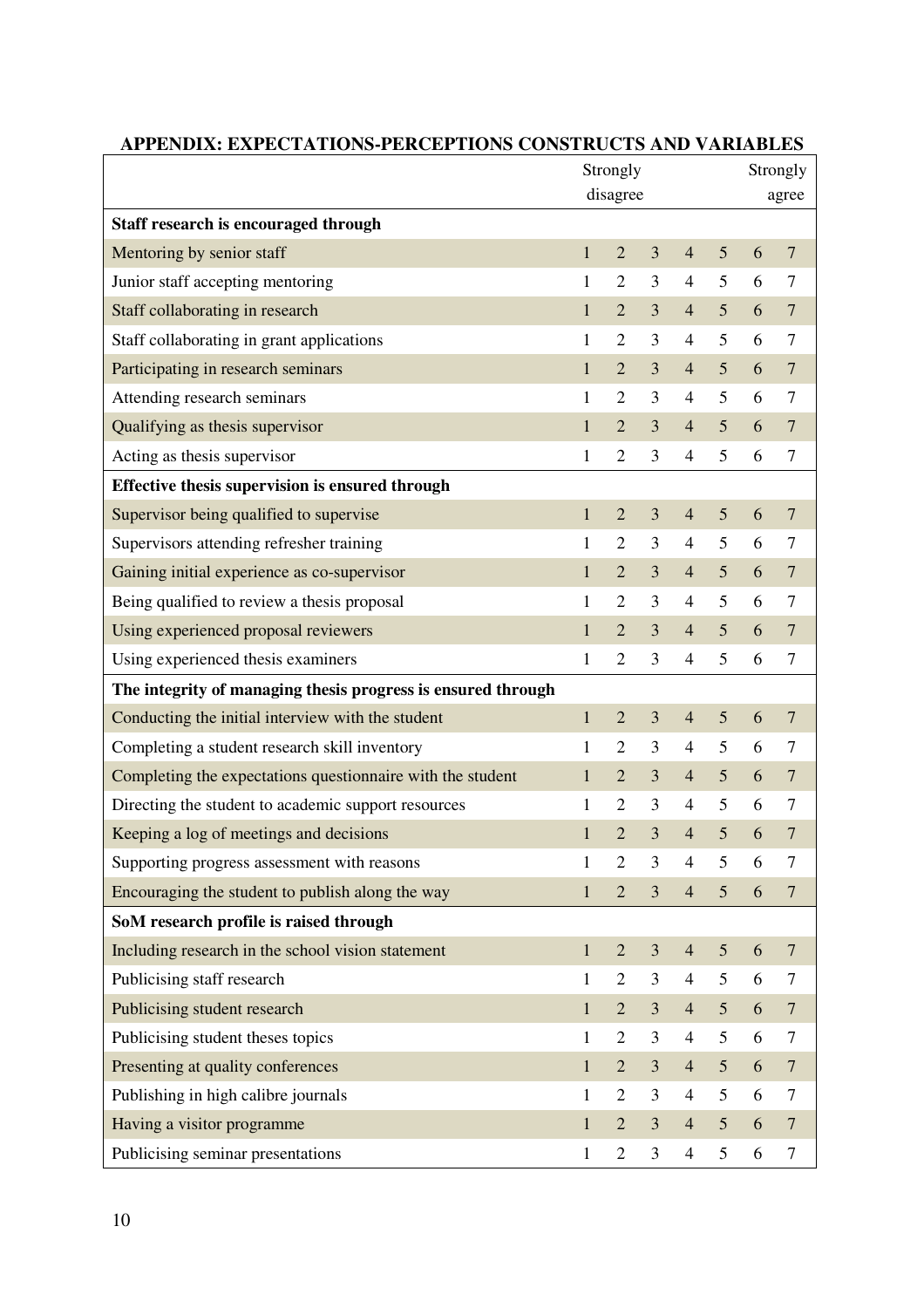| SoM research activity is increased through            |              |                |                |                |                 |   |                |
|-------------------------------------------------------|--------------|----------------|----------------|----------------|-----------------|---|----------------|
| Recognising current research in the workload model    | $\mathbf{1}$ | $\overline{2}$ | $\overline{3}$ | $\overline{4}$ | 5               | 6 | $\overline{7}$ |
|                                                       |              |                |                |                |                 |   |                |
| Working towards a balanced teaching-research workload | 1            | $\overline{2}$ | 3              | $\overline{4}$ | 5               | 6 | $\overline{7}$ |
| Integrating research centres with school research     | $\mathbf{1}$ | $\overline{2}$ | 3              | $\overline{4}$ | 5               | 6 | $\overline{7}$ |
| Providing school research support                     | 1            | $\overline{2}$ | 3              | $\overline{4}$ | 5               | 6 | $\tau$         |
| Developing a committee to guide research              | $\mathbf{1}$ | $\overline{2}$ | 3              | $\overline{4}$ | $5\overline{)}$ | 6 | $\overline{7}$ |
| Supporting internal grant applications                | 1            | $\overline{2}$ | 3              | $\overline{4}$ | 5               | 6 | $\overline{7}$ |
| Supporting external grant applications                | $\mathbf{1}$ | $\overline{2}$ | 3              | $\overline{4}$ | $\overline{5}$  | 6 | $\overline{7}$ |
| Regularly meet to discuss research activities         | 1            | $\overline{2}$ | 3              | $\overline{4}$ | 5               | 6 | $\overline{7}$ |
| SoM ensures successful theses completions through     |              |                |                |                |                 |   |                |
| Forming a committee to oversee theses completions     | $\mathbf{1}$ | $\overline{2}$ | $\overline{3}$ | $\overline{4}$ | 5               | 6 | $\overline{7}$ |
| The committee assessing applications                  | 1            | $\overline{2}$ | 3              | $\overline{4}$ | 5               | 6 | $\overline{7}$ |
| The committee allocating supervisors                  | $\mathbf{1}$ | $\overline{2}$ | 3              | $\overline{4}$ | $\overline{5}$  | 6 | $\overline{7}$ |
| The committee approving reviewers and examiners       | 1            | $\overline{2}$ | 3              | $\overline{4}$ | 5               | 6 | $\overline{7}$ |
| The committee reviewing supervision records           | $\mathbf{1}$ | $\overline{2}$ | $\overline{3}$ | $\overline{4}$ | $5\overline{)}$ | 6 | $\overline{7}$ |
| Scheduling dates for proposal presentations           | 1            | $\overline{2}$ | 3              | $\overline{4}$ | 5               | 6 | 7              |
| Ensuring effective proposal presentations             | $\mathbf{1}$ | $\overline{2}$ | $\overline{3}$ | $\overline{4}$ | $5\overline{)}$ | 6 | $\overline{7}$ |
| Maintaining a supervisor register                     | 1            | $\overline{2}$ | 3              | $\overline{4}$ | 5               | 6 | 7              |
| Maintaining a research student register               | $\mathbf{1}$ | $\overline{2}$ | 3              | $\overline{4}$ | 5               | 6 | $\overline{7}$ |
| Arranging student research progress presentations     |              | $\overline{2}$ | 3              | $\overline{4}$ | 5               | 6 | $\overline{7}$ |